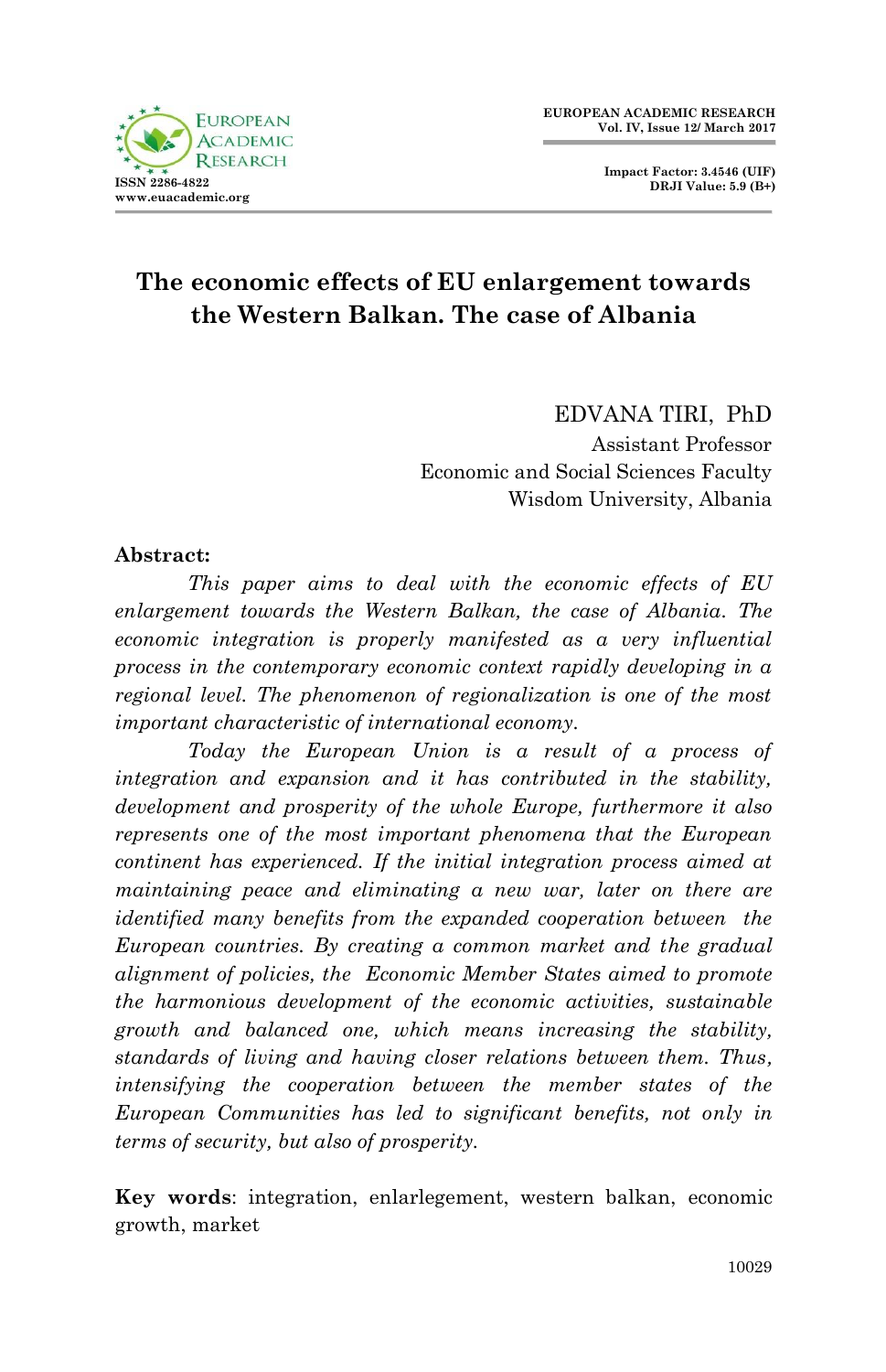## **1. THE PROCESS OF THE EUROPEAN INTEGRATION**

Integration into the European Union means, first, aligning the fundamental values on the basis of which it is built and lives this expanded interstate body. One of the most powerful regional integration is the regional economic integration of the European Union. The first ideas for the European integration, observed from a historical point of view, belong to the pre XIX century by many philosophers, scientists, politicians and others such as: Dybua, Proudhon, Bernard, up to the idea of Wilson Churchill and then to the Marshall Plan, and the institutional form like the Schuman plan, etc.

The end of the Second World War put the countries in a very difficult situation. War destruction brought economic losses, the continent was divided on political-military blocks and it was only the beginning of the cold war. The European continent, the economic center of the world lost its significant role up to the beginning of World War II. 1

The Treaty of Paris established the European Coal and Steel Community. The aim of the ECSC was to create a common market in coal and steel between the six countries: France, Germany, Italy, Belgium, Netherlands and Luxembourg, which together had the largest production of coal and steel in Europe. European Community of Coal and Steel Community was considered a common market of these countries regarding these two strategic products of the member countries. <sup>2</sup>

Based on the Treaty of Paris, signed in 1951, which created the European Coal and Steel Community, the Treaty of Rome extended the scope of international cooperation by reviving thus the establishment of the European edifice, which

<sup>1</sup> <sup>1</sup> Monnet, J., *Memoires,* Fayard, Paris, 1976, pg. 383

<sup>2</sup> Silasi, G, Rollet, P. Trandafir, N. Vadasan , I.Economia Uniunii Europene.O poveste te success? Editura Universitatii de Vest p.38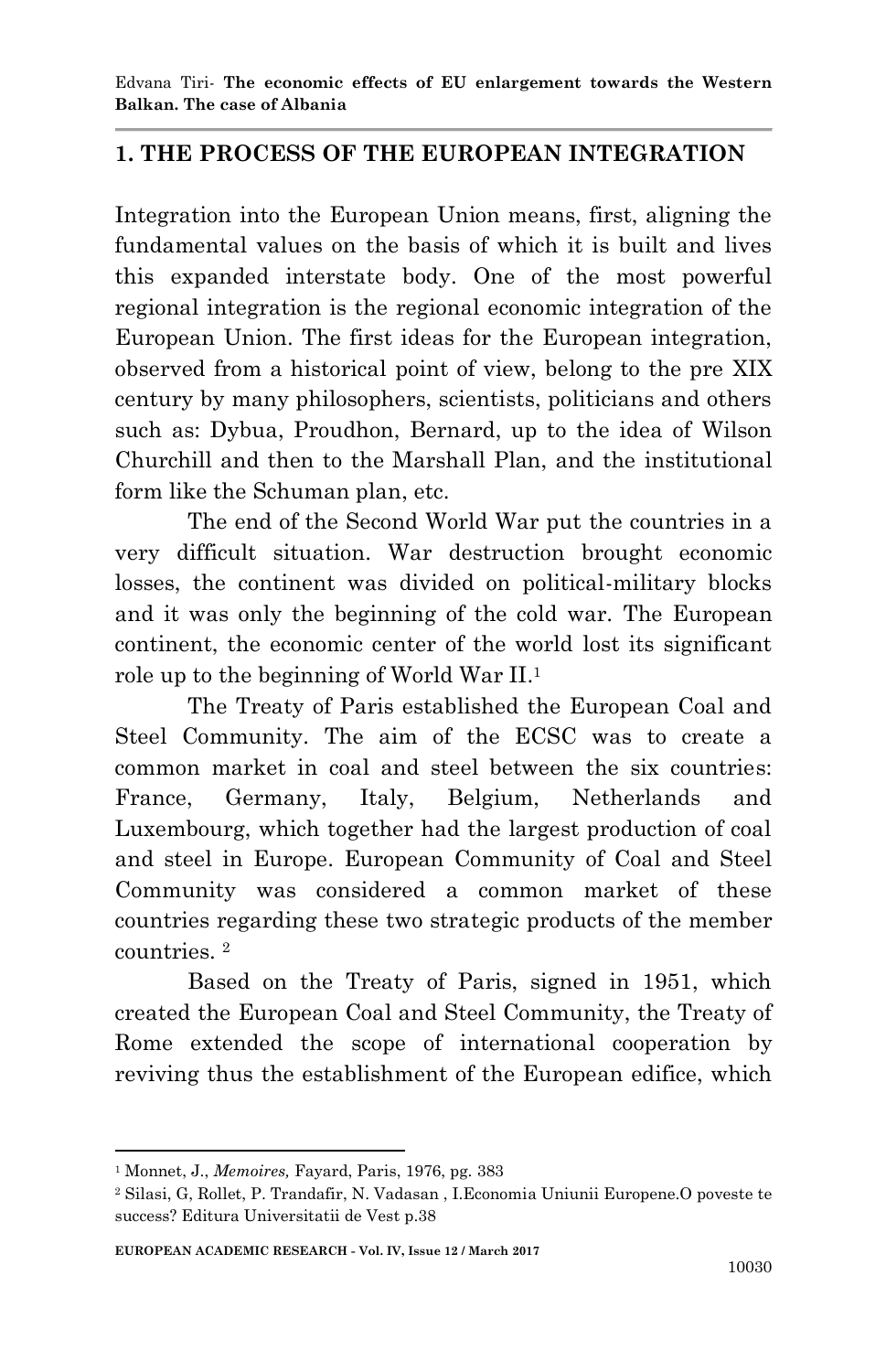was delayed by the failure of the political project of the European Defense Community.

The resistance of the countries was lower in the economic are than in other areas; in this respect, it can be regarded as a consensual cooperation field.

The first attempt to sketch the path of the economic and monetary union in three stages generates from a period of ten years, which begins in 1970 with the Werner Report. However, this initial project did not come to fruition as a result of the strong tensions that swept the international foreign exchange markets after the collapse of the Bretton Woods system in the early 70s, and due to the economic recession caused by the oil crisis in 1973.

To confront this brittle situation and volatile, nine member countries of the EEC in 1979 created the European Monetary System (EMS), which had the basis on the exchange rate mechanism (MRC). This mechanism provided for the currencies of those nine countries, a regime of the fixed exchange rate, but adjustable.

The idea of Economic and Monetary Union would be reborn with the Single European Act in 1986, which created a single market. This milestone led to the conviction that the full benefits of the common market can be yielded only if the participating countries would use a single currency. In vitin1988, the European Council charged Delors Committee to examine the possibilities and ways to create Economic and Monetary Union (EMU)

A year later, the Delors Report would pave the way for negotiations on the EU Treaty, which created the European Union (EU) and amended the Foundation Treaty of the European Community. Otherwise known as the Maastricht Treaty, because the town where it was signed. This treaty was signed in February 1992, the Treaty of the European Union came into force on November 1, 1993.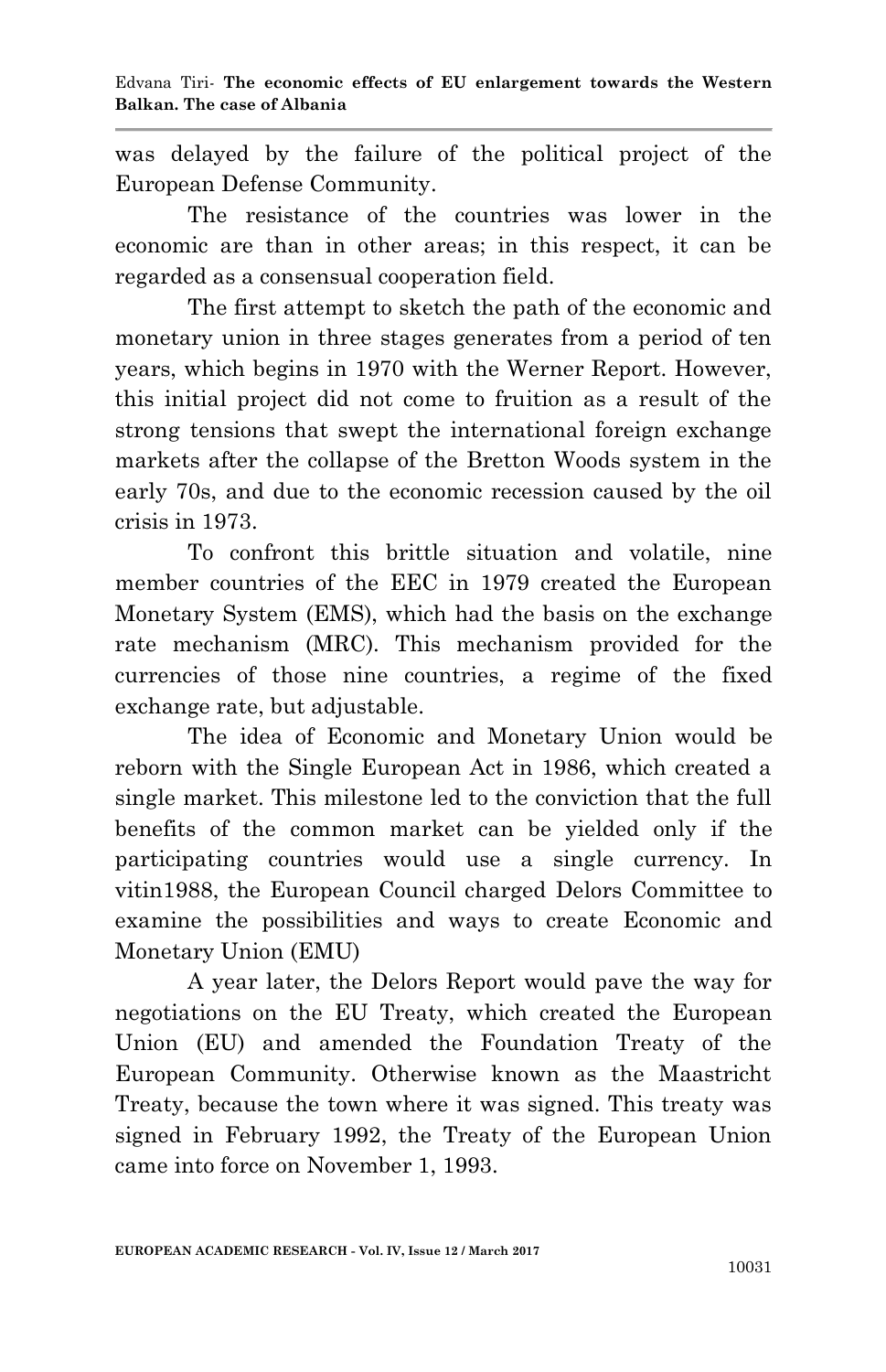EMU's path to Europe passed through three stages. The first phase (1990-1993) was characterized by the establishment of a common European market by removing all the internal barriers in order to have a free movement of persons, goods, capital and services within Europe.

The second phase (1994-1998) began with the creation of the European Monetary Institute and it focused mostly on the technical preparations for the single European currency, to avoid deficits and convergence of economic and monetary policies of the Member States (to ensure price stability and sound public finances).

The third phase began on January 1, 1999, with the irrevocable fixing of exchange rates, the transfer of monetary policy powers to the European Central Bank (ECB) and the use of the euro as the single currency. On the  $1<sup>st</sup>$  of January 2002, euro banknotes and coins were thrown into circulation in the participating countries and at the end of February 2002 national banknotes and coins did not have any more a legal exchange rate.

## **2. ALBANIA'S ECONOMIC SITUATION AFTER THE SIGNING OF THE SAA**

Western Balkan countries, which are very close to the European Union, are also part of that future, and one of these countries is even Albania. All these countries have indicated their desire to join the European Union. The EU has confirmed its readiness to accept them in her bosom enjoy the protection as soon as these countries get ready for this.

The countries of the Western Balkans have undergone a major economic transformation over the past 15 years, and many are unrecognizable compared with where they stood at the turn of the century. Following the conflict-ridden 1990s, these countries set out to comprehensively rebuild and reform their economies. They opened up to global trade and became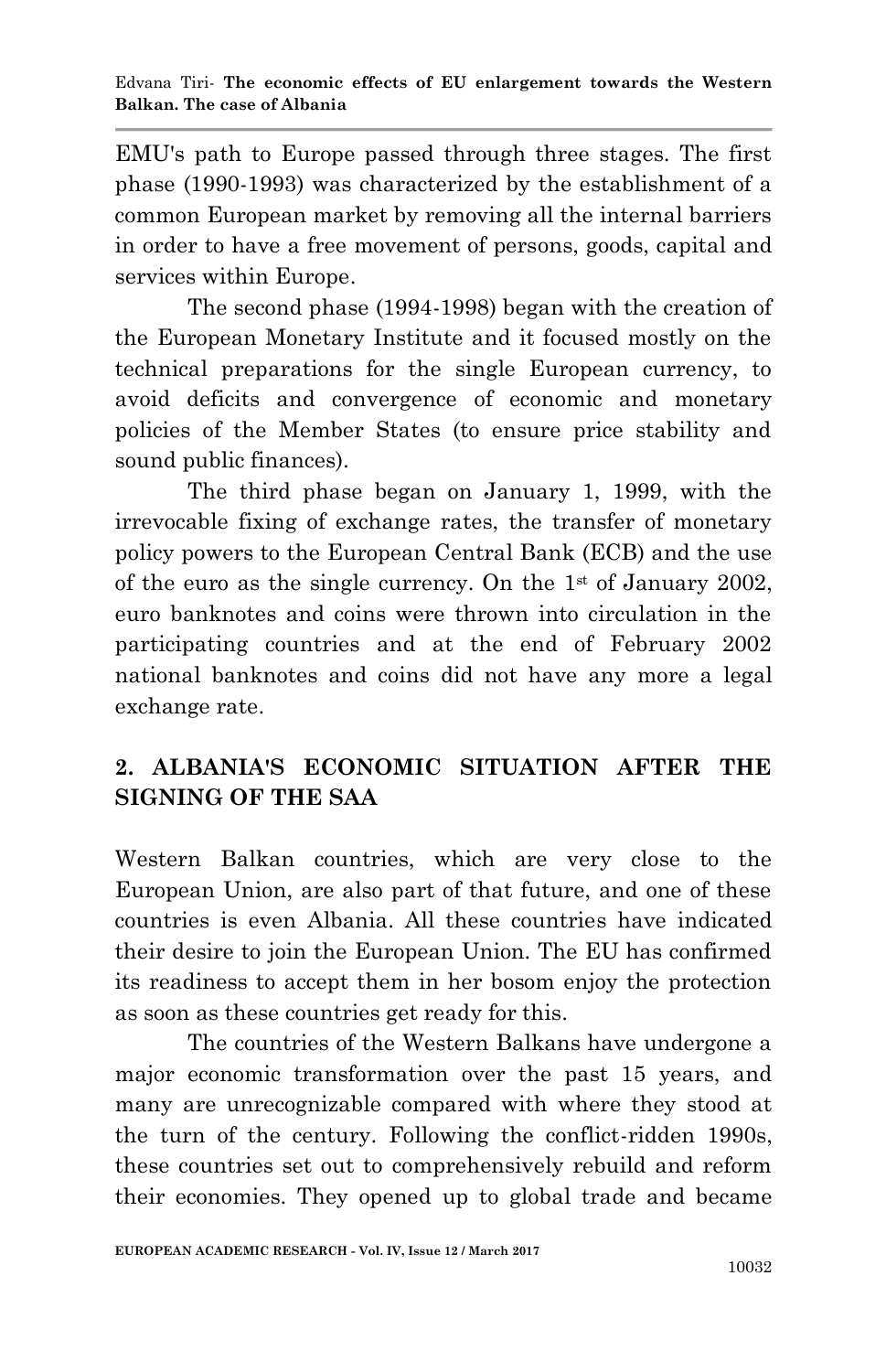increasingly export-oriented, expanded the role of the private sector, dismantled regulations that stifled business development, and began to build institutions needed to support a market system. Banking systems were built up—literally from scratch in some cases—with the aid of foreign capital and know-how. The result of these efforts has been robust economic growth, a significant rise in incomes and living standards, and enhanced macroeconomic stability. <sup>3</sup>

The Albanian economy has had a good progress regarding the economic growth, recording an average real annual growth of 3.1% in 2008-2015. Monetary policies have played an important role in mitigating the effects of the global financial crisis and ensuring macroeconomic stability. During the 2009-2013 global crises, the GDP growth slowed, while for the period of 2014-2015, the growth rates have been reestablished, creating an atmosphere of growing expectations for the period ahead. Regarding the economic criteria, Albania has made progress in establishing a functioning market economy and maintaining macroeconomic stability through a sound monetary policy, despite the significant decline in the growth of GDP. 4

Albanian economy managed to avoid recession and the worst consequences of the financial / economic global crises that started in 2007, the economic growth slowed down in recent years and the level of public debt rose. As addressed in Section 4 from a macro perspective, during the global crisis of 2009- 2013, the economic growth slowed more, till it reached the average level of 2.5% of GDP, compared to the average growth of GDP of about 7% a decade ago.

Foreign direct investments play an important role in the Albanian economy. There was a relatively high flow of foreign direct investment (FDI) in Albania in recent years (equivalent to 8.8% of GDP in 2014 compared to 7.7% that was in 2012),

1

<sup>3</sup> https://www.imf.org/external/pubs/ft/reo/2015/eur/eng/pdf/erei\_sr\_030915.pdf

<sup>4</sup> Strategjia Kombȅtare pȅr Zhvillim dhe Integrim, 2015- 2020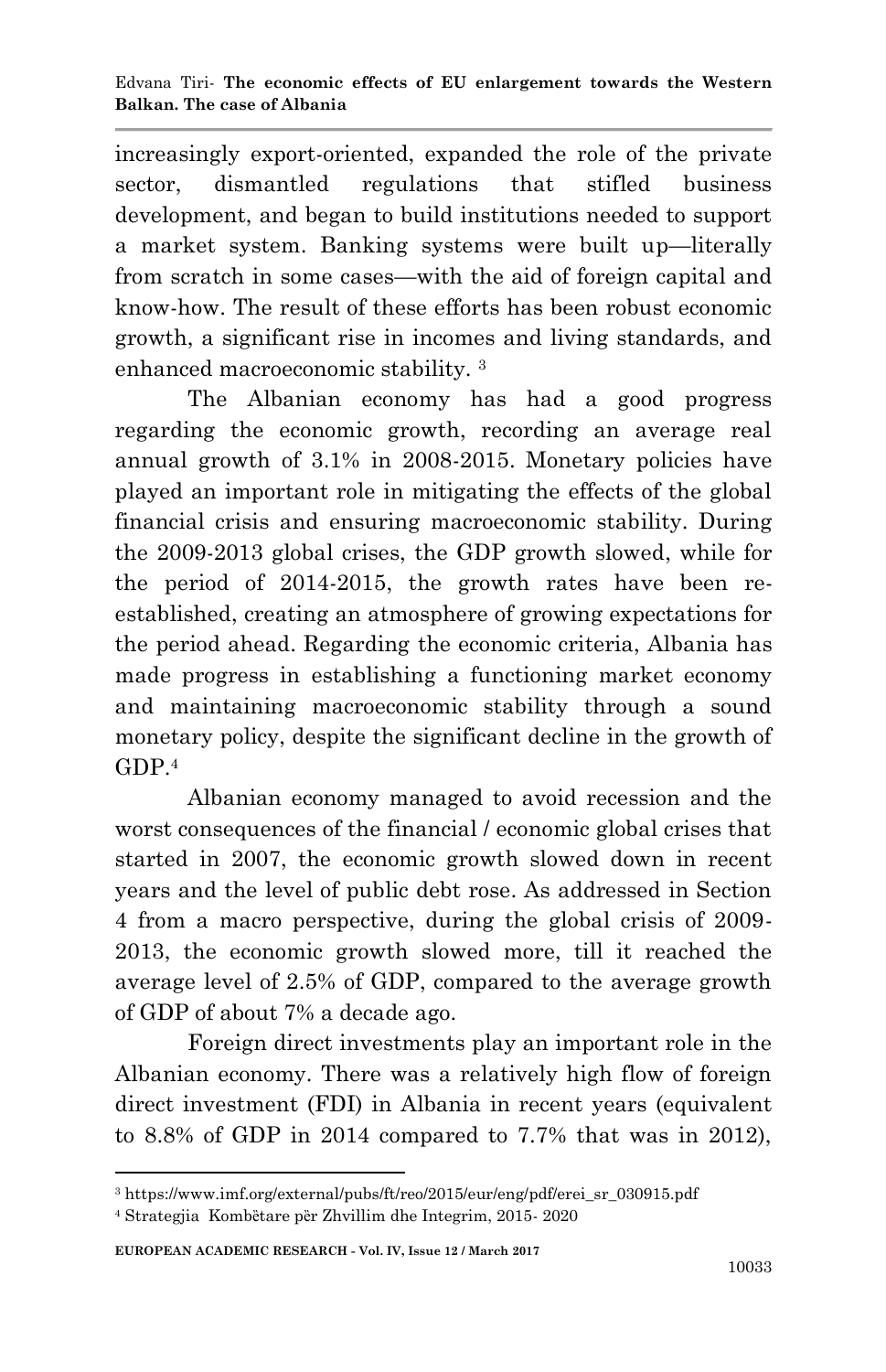despite the interruption and the insecurity of the euro area. Private sector development and reforms of the regulatory framework in Albania are expected to lead to an increase in FDI as there would be an enhancement of the confidence of foreign investors. In relation to foreign direct investment per capita, Albania is classified the fourth in the region. In Eastern Europe, FDI flows have decreased by almost half of the value in recent years, mainly due to the investments which are declining regarding the traditional investors from the EU, who have experienced economic problems in their countries of origin.

Before unleashing the financial and economic crisis, the countries of Eastern Europe have been quite successful in attracting direct foreign investment, resulting in an increase in cash flow from 2.1 billion in 2002 to 13.3 billion Euros in 2008.

Increased direct foreign investment in the region, especially after 2006, was caused due to the economic recovery, a better climate of investment and due to the beginning of the negotiations with the EU. Relatively low cost of labor, easy introduction of the European markets and the privatization of remaining state-owned enterprises encouraged the inflow of direct foreign investment. This positive trend was not working in 2009, when the inflow of direct foreign investment fell sharply in all countries of the region. On the other hand, Albania was able to maintain a stable trend in direct foreign investment during this period, as Serbia and Croatia becoming the three main recipients of FDI flows in the region in 2012.

During the year 2015, the current economic developments indicate that the Albanian economy has come under a steady rate rythm and low inflation rates. The cyclical economic weakness continues to generate low pressures towards the increase of employment, wages and production costs. Also, the external environment transmitts low inflationary pressure in the country. Under the influence of supply and demand factors, consumer prices have only slightly increased during the last quarters. The latest rate of inflation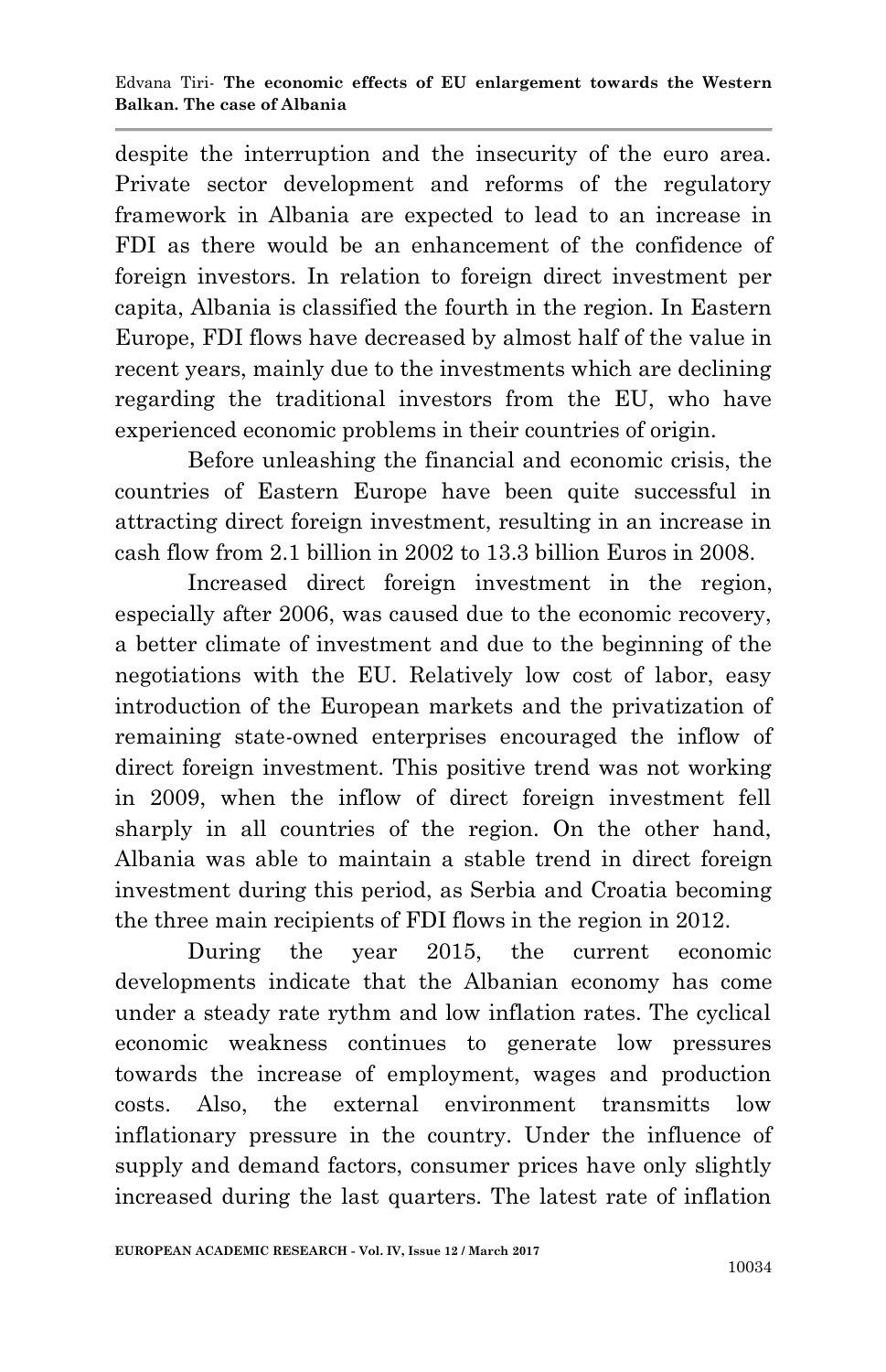was 2.2% in October in 2015. Low levels of inflation seems to have contributed to the persistence of low inflation expectations in recent quarters (the average inflation stood at 1.9% from January to October).<sup>5</sup>

## **3. THE ECONOMIC EFFECTS OF THE EUROPEAN EXPANSION**

Various scholars, Albanians and foreigners have offered special models to measure the economic effects of the European integration process. These effects are divided into direct effects and indirect effects. It is understood that the effects of the first group can be measured more easily when we do quantification, while the latter - indirect effects are considered those effects associated with the impact of this process in various sectors of the national Albanian economy, effects in the allocation of resources and the effects on the redistribution of income and wealth. Among the direct effects of integration, some authors list:

a) The effects on the diversification of trade, ie changing the direction of foreign trade from a partner country in terms of another country

- b) The effects on the balance of payments;
- c) The effect on government revenues;
- d) The effects on consumer welfare, etc.

The directions of these effects are varied, complex and prove the increase of interdependence of the economy against the markets of European countries, particularly in cases where the country is a net importer, with a weak and anemic economy regarding the competition. Speaking specifically, the Albanian economy has benefited from EU funds in several directions, such as

<sup>1</sup> <sup>5</sup> *PLANI KOMBËTAR PËR INTEGRIMIN EVROPIAN, 2016 – 2020*  www.financa.gov.al/./Integrimi/PKIE\_2016-2020\_Kapitujt\_e\_MF.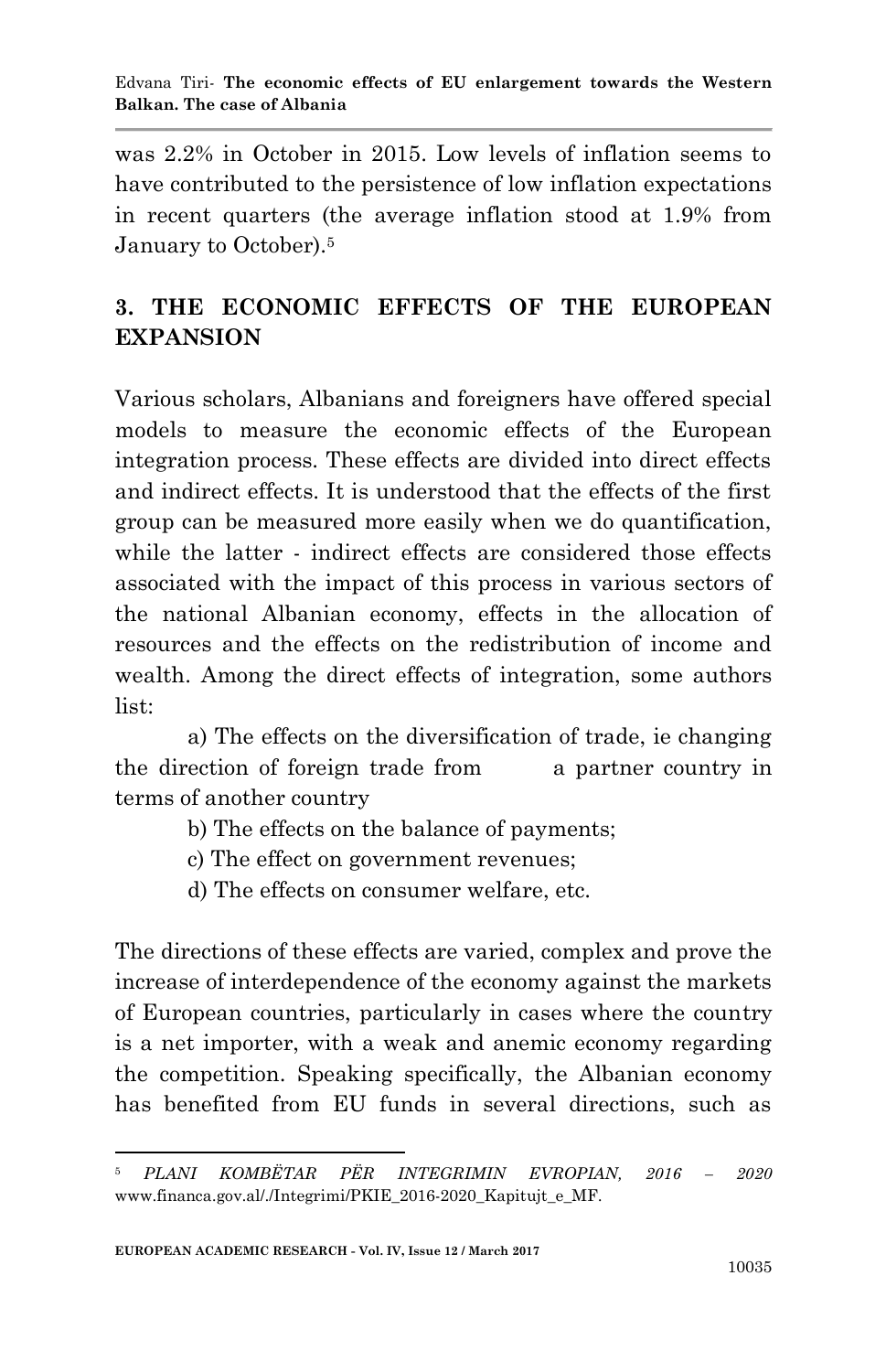transfers in budgets through grant programs, from which other countries in the region have benefited. These programs are such as the PHARE (Community Assistance for Reconstruction, Development and Stabilization (CARDS), SAPARD, ISPA, Instrument for Pre-Accession (IPA), TEMPUS, etc. It is understood that these funds have contributed to an amplified public investment, farmers' incomes, etc., and in a synthesized way have contributed to the growth of GDP of the country.

In the context of an increase in our economic competitiveness, a special role is played by the programs of Instruments for Pre-Accession (IPA), programs intended to support candidate countries and potential candidates included in the Stabilization and Association Agreement Process, so that these countries fulfill the criteria for membership in the European Union. Albania has benefited since 2007 from these programs. Starting from 2014, the financial support of EU towards the candidate and potential candidate countries is provided through the new financial instrument, IPA II, implemented during the period 2014- 2020.

Other indirect effects of European integration lie on the distribution of resources in order to prepare the country for a full opening to the western competition, the effects on foreign trade. Of the same important are the effects related to the implementation of a set of rules emanating from the *acquis communitaire*, costs related to environmental protection, in agriculture, in the consumers protection.

In a globalized world, a satisfactory growth of exports is essential to a long-term sustainable growth for a small country such as Albania. Being a small country with a small market, the capacity of Albania to participate in the globalization process will grow, in order to be competitive in the global market, of course this can be achieved if Albania gains the EU membership. The EU is an important trade partner of Albania, which has imports several times higher than exports. Removing trade barriers has a significant importance for Albania, this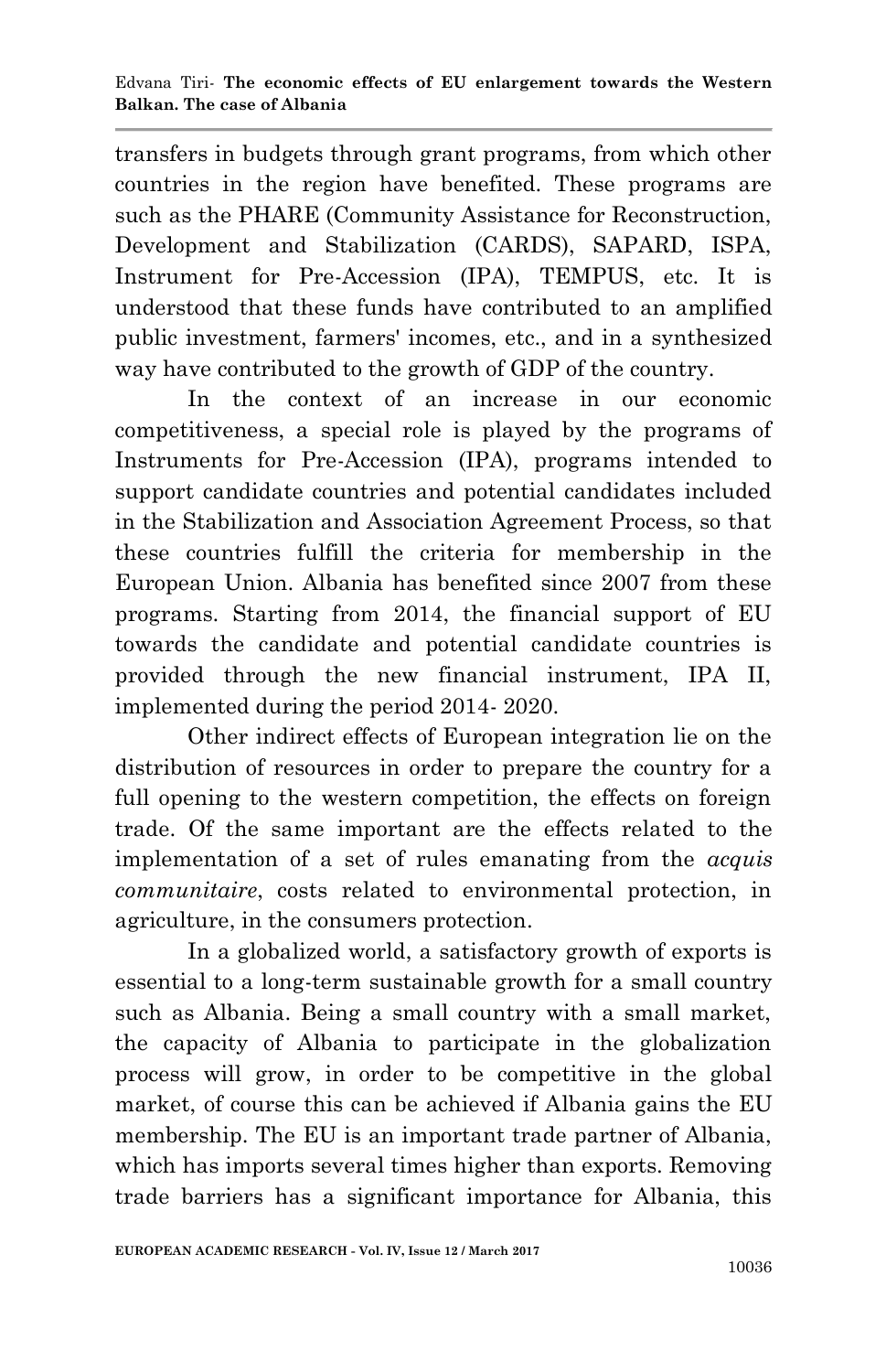would make the Albanian traders to gain access to the European market and would help in facilitating the trade.

Stabilization and Association Agreement is an agreement signed in June 2006 between Albania and the European Community. It was ratified by all member states and entered into force in April 2009. Expected effects of SAA on trade liberalization consisted on the deepening of the liberalization tax, reduction of the nominal fee, the reduction which would be greater and real (due to the dominant role) of the imports from the EU, increased opportunity for the Albanian exports due to the advancement in structural and institutional reforms. In order to realize successfully the expected effects of the SAA, it was needed a support from EU assistance programs. After the entry into force of the SAA (2009-2012) there is a significant increase of FDI though the period in question coincides with the severity of the sovereign debt crisis in the euro zone, the area of origin of a significant part of the FDI towards Albania.

According to the Bank of Albania, in 2014, the economic activity recovered after the slowdown experienced 2 years ago. This happened because the domestic demands grew again, replacing foreign trade as the main driver of the growth. The growth accelerated in 2015, with an increase of GDP of about 2.8% during the first quarter. The latest data show a similar trend during the second quarter. During that year, the structure of growth was more balanced, supported by domestic demand and the foreign one as well. Employment rose during the year, but the unemployment rate remained high, at around 17%. According to the Bank of Albania, the Albanian economy continues to be characterized by spare capacity in capital markets and labor. Modest demand pressures are reflected in very low rates of core inflation growth. Also, weak inflationary pressures from abroad, together with low prices of raw materials in international markets constitute another factor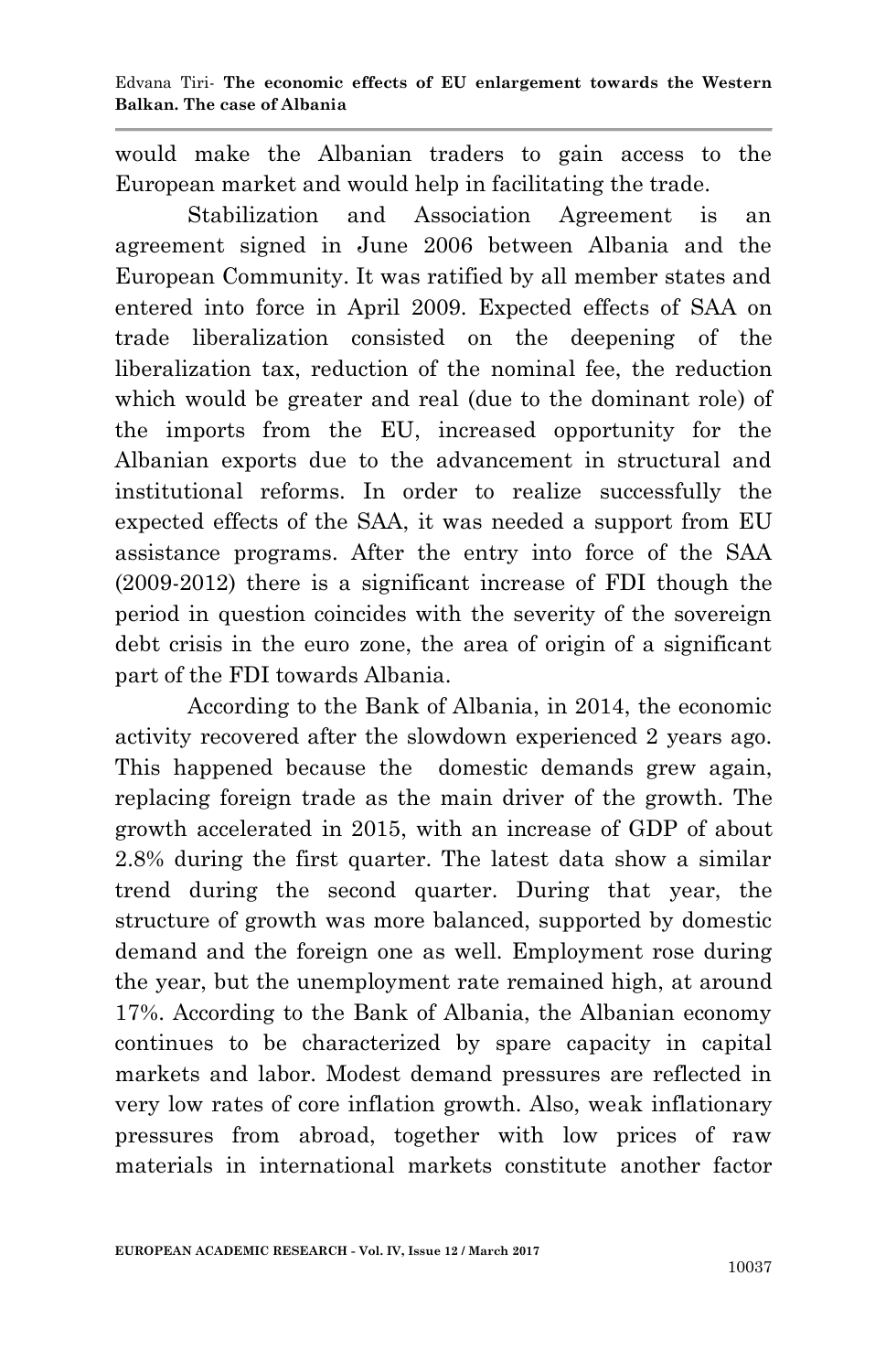which results in low inflation. Average annual inflation was 1.8% during the first eight months of the year 2015.

The high rate of unemployment, although significantly declined, from 18.3 to 17.3% in the second three months of 2015, as well as external environmental influences have had an impact on the country's economy started to fluctuate relatively, a little below its potential. According to the World Bank (June 2015), the real economic growth of 1.9 during 2014 was supported by domestic demand which was supported by the fiscal policy and structural reform, as well as by an increase in consumption and foreign investments.

## **CONCLUSIONS**

The process of European construction is complex and multilateral by its nature presenting a wide and fertile ground for scientific study and research thus the foreign and national literature dedicated to the European integration is very abundant and diverse. There is hope that joining the European Union can resolve many problems in the Western Balkans. Values of western civilization are considered as corner stones of European integration. Albanian accession into European Union will represent at the beginning a political process, deriving from the common political will of both parties, but with strong economic and social constrains. The EU promise to admit countries of Western Balkans as members in the future has always served as a catalyst for reforms in these countries that want to join the group.

A successful economic integration of Albania into European Union is dependent on the implementation of structural reforms, in order to promote sustainable economic growth. EU institutions could help by reducing the opportunity cost of the process, assisting with the better implementation of those reforms and supporting these countries on their way towards the EU.